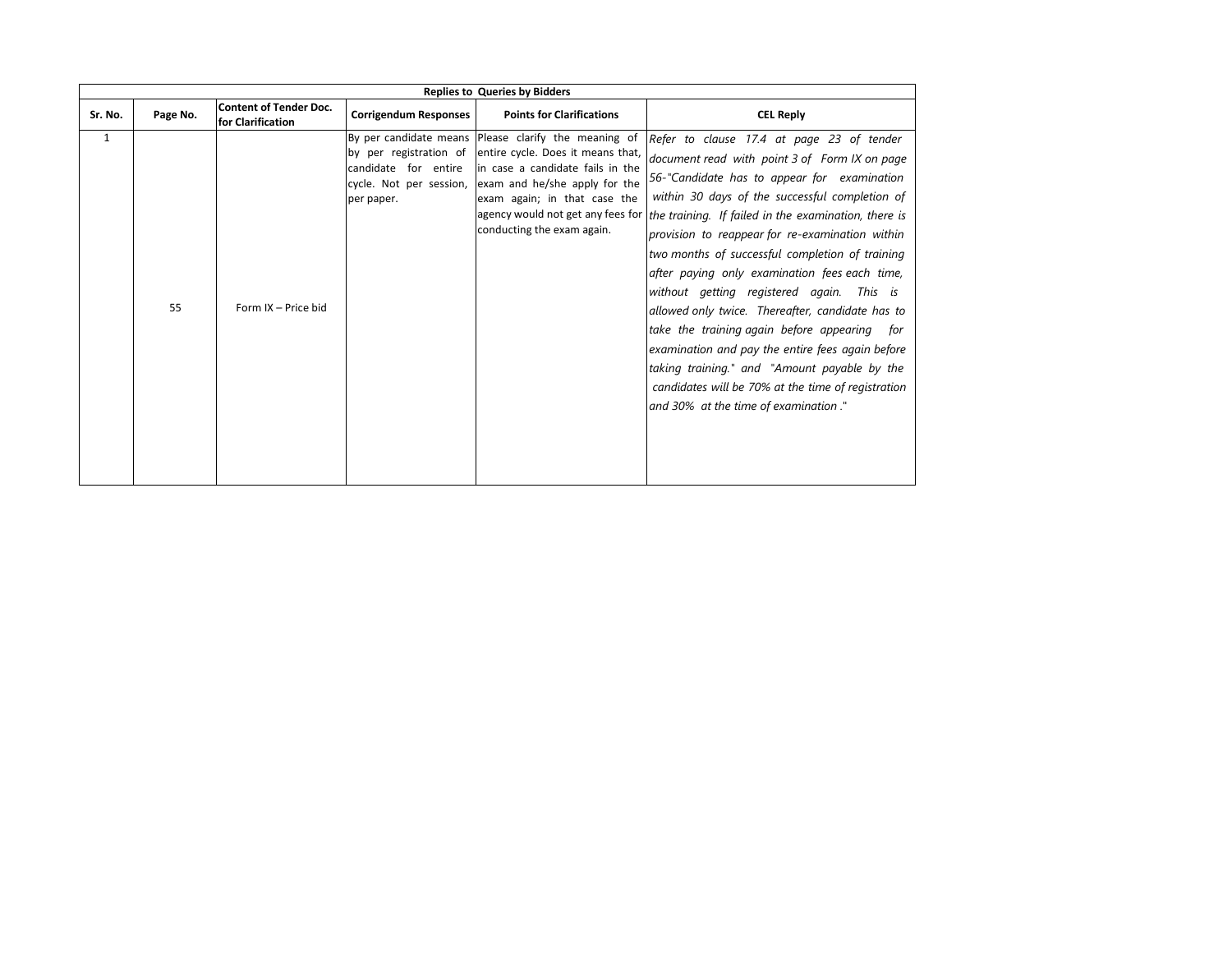| $\overline{2}$ | 17 | <b>Practical Examination</b>                                                                                                                  | Practical examination<br>can be at training centre<br>or examination centre<br>depending on the<br>demand and availability<br>which may vary case to<br>at pg 17 of Tendor. Also<br>case of professional<br>candidates at the | Please confirm the venue for<br>practical examination whether it<br>would be bidder centres or IRCS<br>training centres, as agency has to<br>bid after considering the cost for<br>the arrangement of both. In case<br>case basis. Refer 17.1.ii the practical is to be conducted<br>at IRCS training centres than the<br>refer to clause 17.4 "In agency has to take care of CCTV<br>availability at the training centres<br>and in case the practical exam is                                                                                             | Venue of practical and theory examination will be<br>same.                                                                                                                                                                                                                                                                                                                 |
|----------------|----|-----------------------------------------------------------------------------------------------------------------------------------------------|-------------------------------------------------------------------------------------------------------------------------------------------------------------------------------------------------------------------------------|-------------------------------------------------------------------------------------------------------------------------------------------------------------------------------------------------------------------------------------------------------------------------------------------------------------------------------------------------------------------------------------------------------------------------------------------------------------------------------------------------------------------------------------------------------------|----------------------------------------------------------------------------------------------------------------------------------------------------------------------------------------------------------------------------------------------------------------------------------------------------------------------------------------------------------------------------|
|                |    |                                                                                                                                               | training centres, the<br>Theory and Practical<br>examination will be<br>conducted preferably on<br>the same day at the<br>centre where candidate<br>is appearing for the<br>examination.                                      | to be conducted at Vendor<br>centres than the exam centre is<br>to be arranged considering the<br>time duration for practical<br>examination along with theory<br>exam. In both the cases agency<br>has to bid after considering the<br>due cost. Please allow the bidder<br>to bid separately for both the<br>cases.                                                                                                                                                                                                                                       |                                                                                                                                                                                                                                                                                                                                                                            |
| 3              | 21 | bidder/vendor<br>The<br>should have automated<br>biometric validation<br>during the course of<br>examination through<br>examination software. | <b>Biometrics of candidates</b><br>needs to be validated<br>both during training and<br>examination                                                                                                                           | Please confirm who will device at<br>all 792 IRCS<br>Training centres during<br>the training activities. If<br>it is under vendor scope<br>than please also confirm<br>for requirement of<br>manpower deployment<br>from the agency for the<br>management of such<br>biometric device.<br>The cost of biometric<br>device and resource is to<br>be considered while<br>bidding.<br>As the number of<br>candidates for the exam<br>is not fixed, we request<br>to create provision of<br>bidding separately for<br>the above items.<br>install the biometric | Procurement of Biometric device at the<br>training centre will be the responsibility of<br>training centre. The availability of device at the<br>examination centre, other than training centre,<br>will be the responsibility of vendor. The working<br>of software and maintenance of software in the<br>device at all centres shall be the responsibility of<br>vendor. |